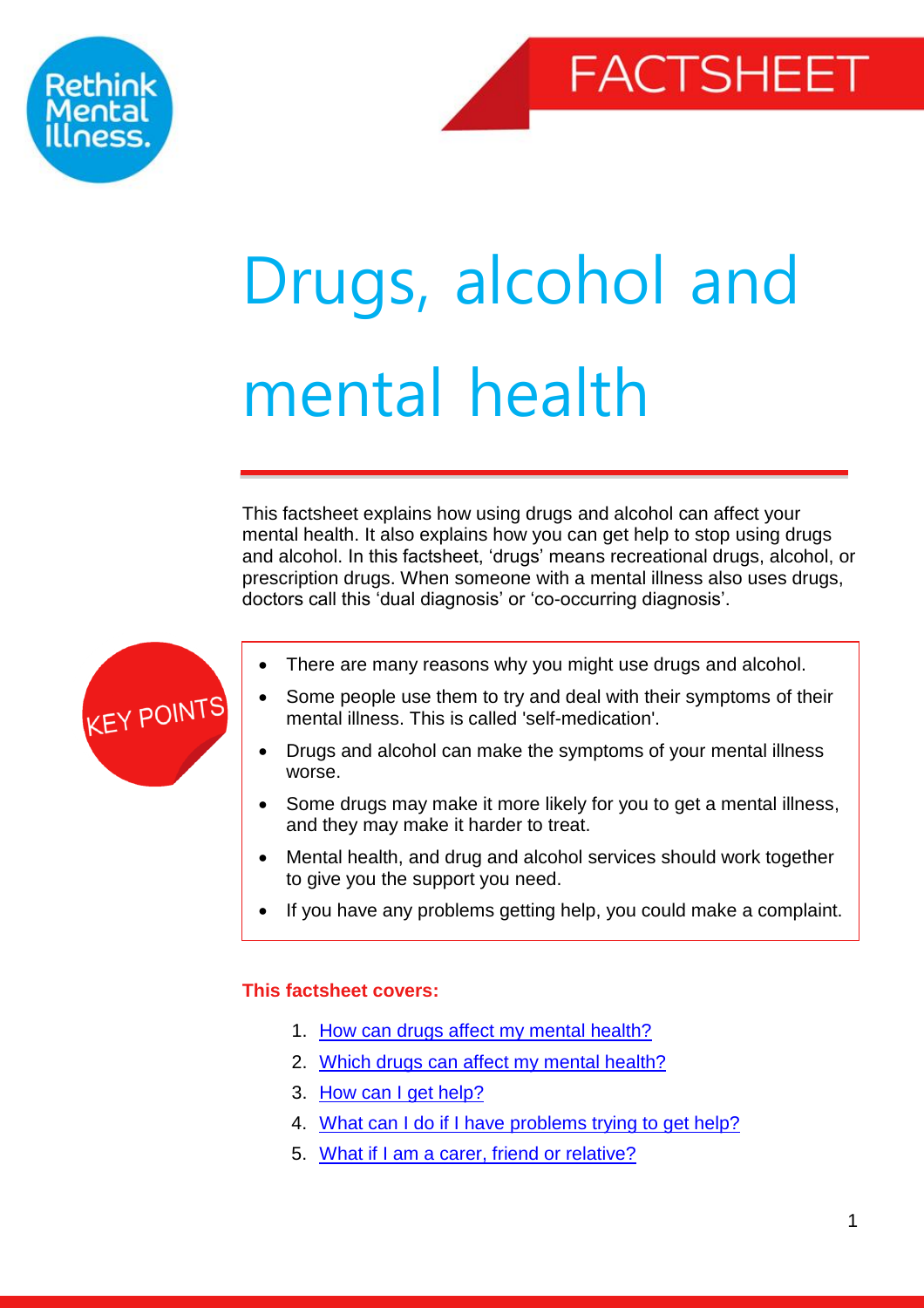## **1. How can drugs and alcohol affect my mental health?**

People use drugs and drink alcohol for lots of different reasons. Whatever your reason, using drugs or alcohol may have a long-term negative effect on you. The possible long-term effects include the following.

- Needing to take more to get the same effect.
- Feeling like you must use the drug or alcohol ('dependence').
- Withdrawal symptoms including feeling sick, cold, sweaty or shaky when you don't take them.
- Having sudden mood changes.
- Having a negative outlook on life.
- Loss of motivation.
- Doing less well at work, school, college or university.
- Problems with relationships.
- Borrowing or stealing money from friends and family.
- Being secretive.
- Having episodes of drug-induced psychosis.<sup>1</sup>

It may take longer for your mental health to get better if you use drugs or alcohol.<sup>2</sup> Drugs can make you more unwell and more likely to try and harm yourself or take your own life.<sup>3</sup>

There is also some evidence that using some drugs may cause mental illness in the first place. For example, research has shown that cannabis can increase your chances of developing schizophrenia.<sup>4</sup>

You can find more information about **'Cannabis and mental health'** at [www.rethink.org.](http://www.rethink.org/) Or call our General Enquiries team on 0121 522 7007 and ask them to send you a copy of our factsheet.

#### **What does psychosis mean?**

If you have psychosis, you might see or hear things that others may not, or believe things other people do not. Some people describe it as a "break from reality". You may also hear terms such as "psychotic symptoms", "psychotic episode" or "psychotic experience" describing the same thing. It can be a symptom of mental illness and can also be a short-term effect of some drugs.<sup>5</sup>

You can find more information about '**Psychosis'** at [www.rethink.org.](http://www.rethink.org/) Or call our General Enquiries team on 0121 522 7007 and ask them to send you a copy of our factsheet.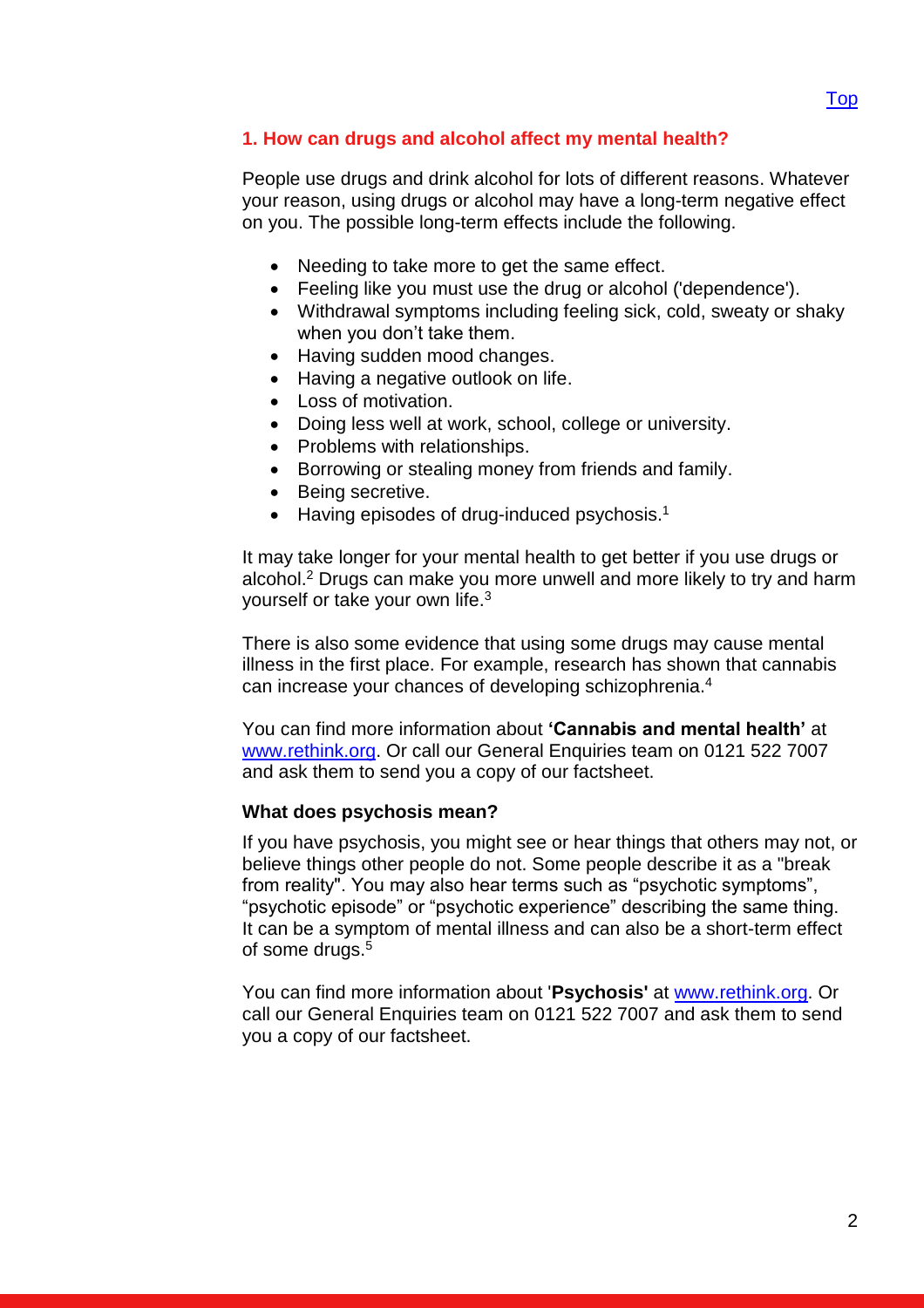## <span id="page-2-0"></span>**2. Which substances can affect my mental health?**

In this section we have listed some of the different types of substances that could have an impact on your mental health. Please be aware that this list is not exhaustive.

Taking any substances can be dangerous. They can also have bad interactions with any medications or other substances you might use.

For more information on different substances you can visit the website of 'Talk to Frank'. They are a specialist charity that provides information on drugs. You can find their website here:<http://www.talktofrank.com/>

#### **Cannabis**

(Also known as: bud, bhang, dope, draw, ganja, grass, hash, herb, marijuana, Mary and Joanna, pot, skunk, weed)

Cannabis is one of the most commonly used drugs in England. According to one study, about 6.5 per cent of people aged 16-59 measured had used it in the last year. This was around 2.1 million people. Among 16-24 year olds in the study, around 15.8 per cent had used it in the last year.<sup>6</sup>

Some people take cannabis because it makes them feel relaxed or happy, but It can also make you feel anxious or feel paranoid. <sup>7</sup> Some people may experience things that aren't real. This is a sign of drug-induced psychosis.<sup>8</sup> Some studies have shown that the risk of psychosis may be higher if you:<sup>9</sup>

- use cannabis for a long time,
- use it frequently, or
- use 'high-strength' cannabis, like skunk.

If you have been using cannabis and you feel that it is affecting your health, make an appointment to see your GP as soon as you can. Your doctor should not judge you, and should not tell other people you use drugs.

#### **Alcohol**

(Also known as: bevvies, booze)

Some people with a mental illness have problems using alcohol.<sup>10</sup> Alcohol is legal, which means it is easier to get. It can make the feelings of some mental health issues feel worse, and for some people it could cause their mental health to relapse if they have struggled in the past.<sup>11</sup>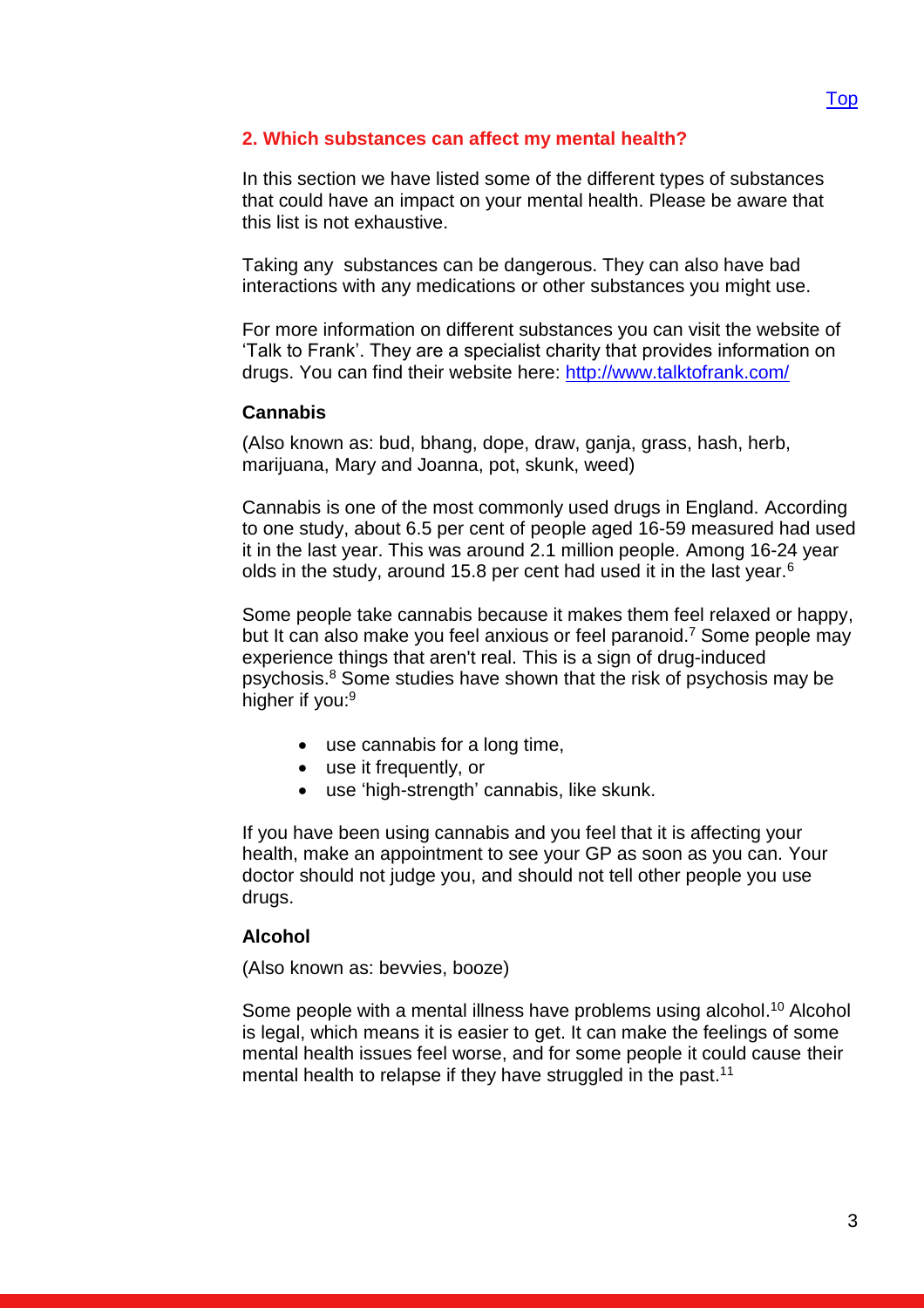The long-term effects of alcohol also depend on how much you drink, and how regularly you drink it. If you drink too much on a regular basis then you could cause yourself serious physical and mental harm. Drinking may make it more difficult for you to recover from your mental illness, and may reduce your quality of life.<sup>12</sup>

## **New Psychoactive Substances (NPS)<sup>13</sup>**

These are drugs that contains similar ingredients or chemicals to other illegal drugs.

Some of the drugs classed as NPS are known as 'legal highs'. This is a common term that people use. It is used because some NPS were legal before 2016. However, the name is now wrong, because since 2016 they have been made illegal.<sup>14</sup>

Some NPS that are now illegal include:

- stimulants such as mephedrone (also known as meow meow, mcat, plant food, drone),
- sedatives such as liquid ecstasy (also known as GHB, legal E),
- hallucinogens such as N-bombs (also known as smiley paper, Bom-25, 2-C-I-NBOME), and
- synthetic cannabinoids such as spice and black mamba.

The short-term effects of an NPS depend on what you take. No one knows exactly how NPS will affect you in the long-term. However, as with all drugs, they may still have a bad effect on your mental health.

Some NPS can be very dangerous. For example GHB can kill you, or hurt you very badly when taken with alcohol or other sedatives.<sup>15</sup> Many mental health medications have sedative effects.

#### **Amphetamine and methamphetamine<sup>16</sup>**

(Also known as: Crystal Meth, Ice, Meth, Phet, Whizz, Speed, Yaba, Tine and Christine)

In the short-term, these drugs can make you feel wide awake and alert. This can make it difficult for you to relax or get to sleep. They might cause you to have a drug-induced psychosis. In the long-term, amphetamines might make you anxious and depressed. They can also be addictive.

When you stop taking the drug, you may feel depressed and you might find it hard to sleep.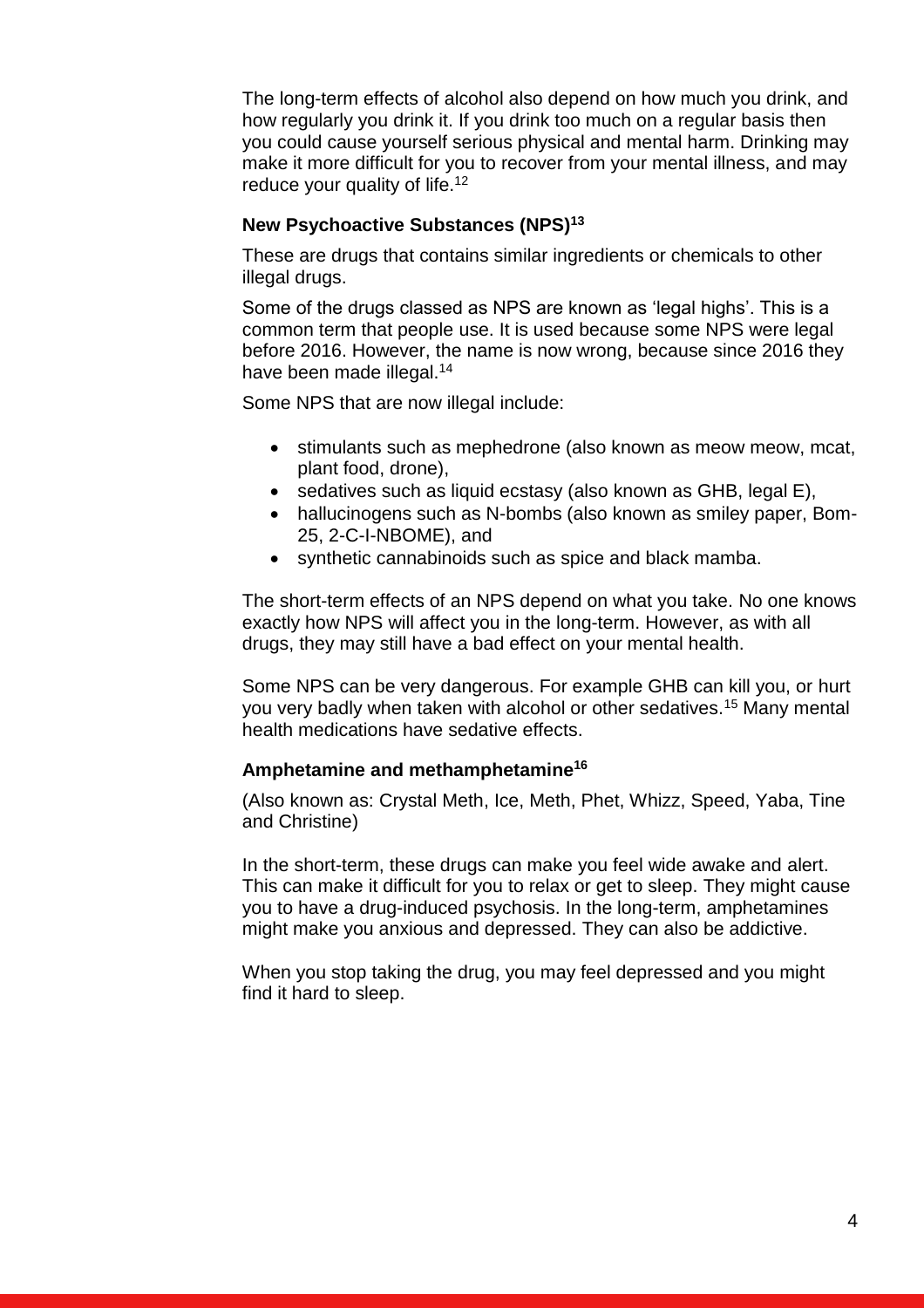## **Tranquilisers<sup>17</sup>**

(Also known as: Benzos, Blues, Downers, Roofies, Vallies,)

There are two types of tranquiliser. Major tranquilisers are often antipsychotic medications. Minor tranquilisers are drugs that may make you feel unaware of your surroundings and can be highly addictive.

One example of a tranquiliser is 'benzodiazepines', or benzos. Sometimes a doctor will tell you to take benzodiazepines to help you with anxiety. People also buy them illegally because of their relaxing effects. They can be addictive, and so doctors only give them for a short time.<sup>18</sup>

In the short-term, these drugs can make you feel calmer. Depending on the type you take, they could make you feel confused or moody.

In the long-term, some people become addicted. This can have a big effect on their day-to-day life.

You can find more information on **'Benzodiazepines'** at [www.rethink.org.](http://www.rethink.org/) Or call our General Enquiries team on 0121 522 7007 and ask them to send you a copy of our factsheet.

## **Cocaine<sup>19</sup>**

(Also known as: Crack, Coke, Charlie, Chang, Freebase, Snow)

In the short-term, cocaine can make you feel awake, talkative and confident. After this wears off, you can feel tired and depressed after taking it. If you take a high dose there is a risk you could die.

In the long-term, cocaine use can affect how you feel. It can affect your relationships with friends and family. Cocaine is also addictive and over time you are more likely to have ongoing problems with depression, paranoia or anxiety.

#### **Ecstasy<sup>20</sup>**

(Also known as: E, MDMA, MD, Pills, XTC)

In the short-term, ecstasy may make you feel energetic, chatty and confident. It can also sometimes make you feel anxious, confused or trigger drug-induced psychosis.

In the long-term, ecstasy may make you feel depressed and anxious, and some people struggle with memory problems.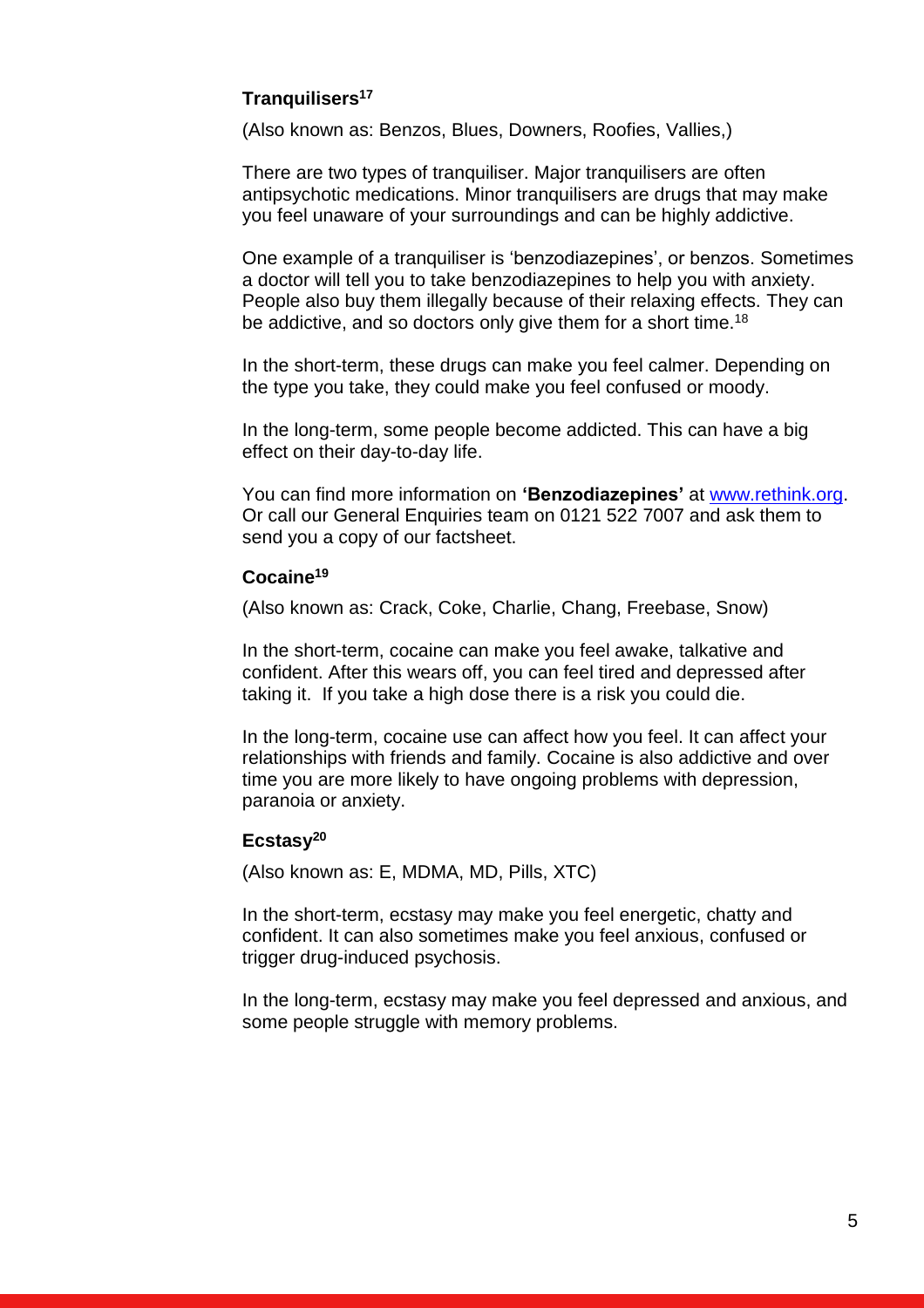## **Heroin<sup>21</sup>**

(Also known as: Brown, Gear, H, Smack, Skag)

In the short-term, heroin can make you feel relaxed and calm. It takes away pain and can make you feel sleepy. But there is a higher risk that you could take too much or overdose with heroin than some other drugs.

Heroin can be taken in lots of different ways, including by injection. However, there is a high risk of getting an infection if you inject heroin, particularly if you share needles with someone else.

Heroin is very addictive. It can have serious long-term effects. When you stop taking it you may feel depressed and find it hard to sleep. You may feel that heroin becomes more important than other things in your life. This might make it harder to keep a job and affect your relationships.

#### **LSD<sup>22</sup>**

(Also known as: Acid, Blotter, Trips, Micro-dots)

In the short-term, LSD may make you experience things that aren't real. Sometimes the experience will be enjoyable, and sometimes it will be frightening (a 'bad trip').

There is mixed evidence about the long-term effects of LSD. We don't know exactly how likely it is to cause mental health problems.

## [Top](#page-0-1)

#### <span id="page-5-0"></span>**3. How can I get help?**

If you have a mental illness and use drugs, the NHS may call this 'dual diagnosis' or 'co-occurring diagnosis'. Your local NHS trust may have a policy that says how they will help people with dual diagnosis. Check on their website to see if you can find out more about what to expect locally.

If you are not already getting help with your mental health from your local mental health team, a good first step is to make an appointment to see your GP. Your GP may offer you medication and therapy to treat your mental illness. They may refer you to a drug and alcohol service to help you with your drug use.

If your needs are too complicated for your GP to deal with alone, you might need more specialist support. A GP can refer you to your local mental health service or Community Mental Health Team (CMHT). They should offer this support and work with drug and alcohol services to give you all the help you need.<sup>23</sup> The Department of Health says that people with dual diagnosis are a key group of people who should get help from mental health services.<sup>24</sup>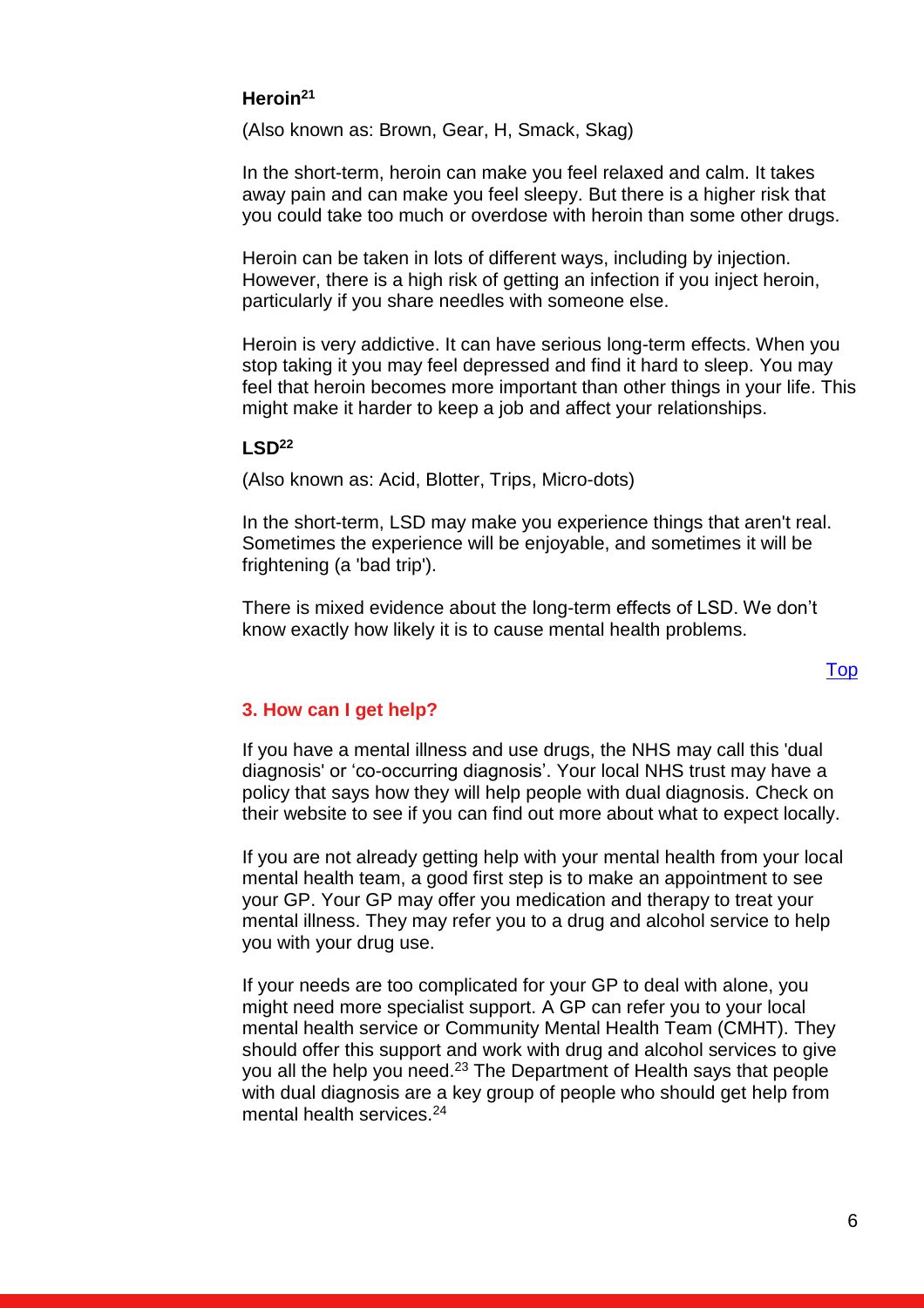## **Care Programme Approach (CPA)**

The National Institute for Health and Care Excellence (NICE) produces guidance for the NHS and other organisations responsible for people's health and care. They say that people who have a severe mental illness and drug or alcohol problem should get help under the Care Programme Approach (CPA).<sup>25</sup> The CPA is a framework that the NHS uses to plan someone's long-term care.

Under the CPA you would get a care co-ordinator to plan your care. They will help to write a care plan. This should account for all the different needs you might have such as:<sup>26</sup>

- social care,
- housing, and
- physical health.

NICE also say that you should be able to give your views on the care plan to make sure that it meets your needs. $27$  And the care plan should be shared with your carers or family if you agree. $28$ 

You can read the NICE guidance online here: [www.nice.org.uk/guidance/ng58](https://www.nice.org.uk/guidance/ng58)

There may be a team in your area which helps people with dual diagnosis. It is sometimes called the Dual Diagnosis Team. However, not all areas of the country have them, and it may have a different name. If there isn't one in your area, you could try contacting your local Community Mental Health Team (CMHT) for help. However, you will need to be referred to the CMHT by your GP.

As well as NHS services, you could try contacting local charities. Many charities have support services or support groups for people struggling with substance misuse. You can find some national charities listed in the Useful Contacts section below.

You can find more information about:

- Community Mental Health Team (CMHT)
- Worried about your mental health?
- Care Programme Approach

at [www.rethink.org.](http://www.rethink.org/) Or call our General Enquiries team on 0121 522 7007 and ask them to send you a copy of our factsheet.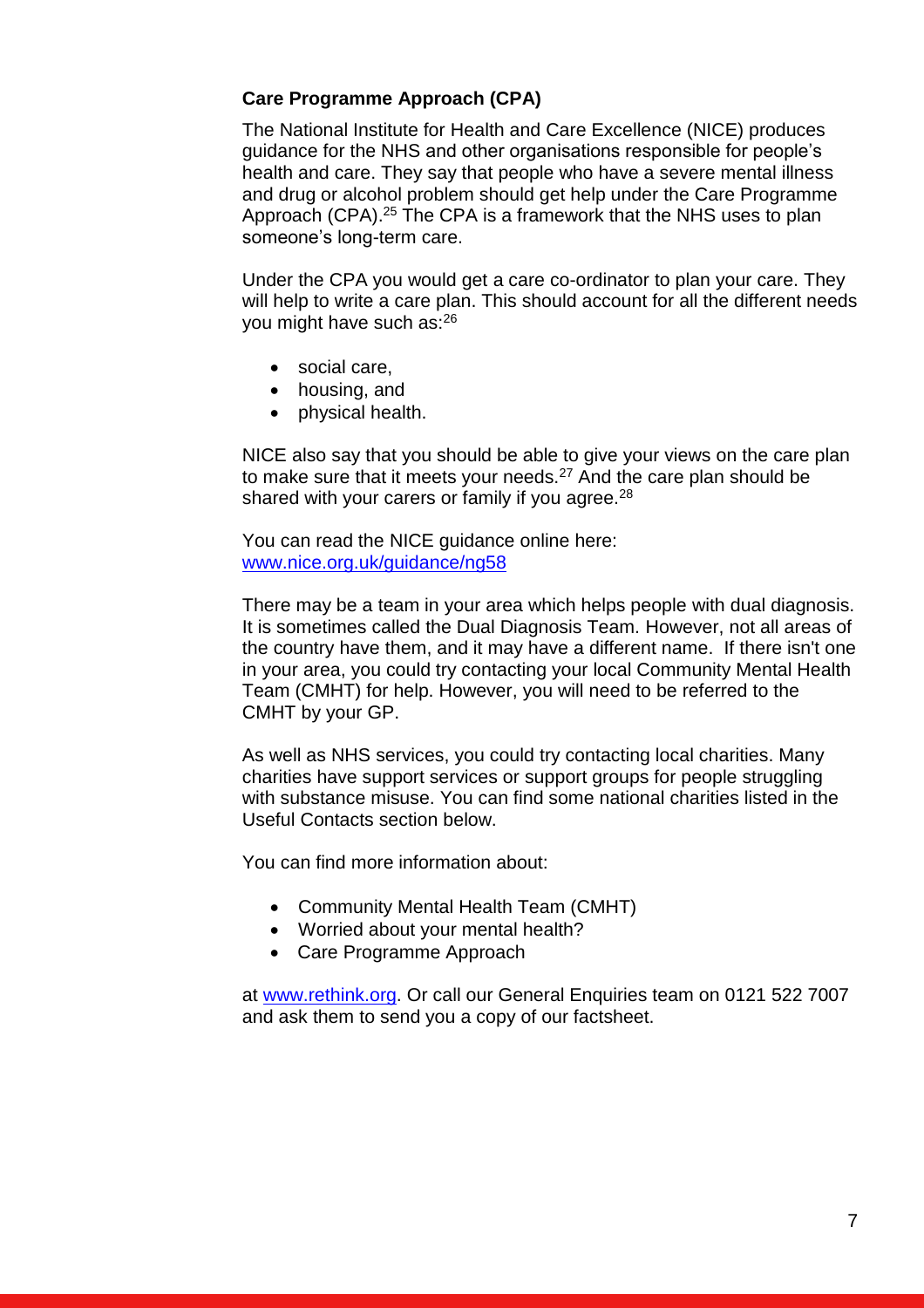## <span id="page-7-0"></span>**4. What can I do if I have problems trying to get help?**

Some people with dual diagnosis have told us that it has been difficult to get the help they need. For example, you may have been told that mental health services cannot help you because of your drink or drugs problem. But the Department of Health is very clear that mental health services should try to help you if you have dual diagnosis.<sup>29</sup>

The National Institute for Health and Care Excellence (NICE) also say that you should not be turned away from mental health services because you have a drug or alcohol problem.<sup>30</sup>

If your mental health team has turned you away you could ask them why they have done this.

If you are not happy with the services you get, talk to the person in charge of your care. This might be your GP or your 'care coordinator'. They might be able to change things for you. An 'advocate' may be able to help you to get your point of view across. You might need to make a complaint to the NHS if you do not get the help you need.

You can find more information about:

- Advocacy
- Complaints

at [www.rethink.org.](http://www.rethink.org/) Or call our General Enquiries team 0121 522 7007 and ask them to send you a copy of our factsheet.

#### [Top](#page-0-1)

#### <span id="page-7-1"></span>**5. What if I am a carer, friend or relative?**

Supporting someone struggling with dual diagnosis can be difficult. It might help to speak to the person you are helping, to see what support they want. For example, some people might just want someone to talk with. Other people might want more practical help, such as with booking appointments or helping them speak to professionals.

Addaction and Adfam are two charities that offer support and advice to relatives, friends and carers of those struggling with substance misuse. You can find their contact details in the Useful Contacts section below.

You might also feel that you need support for yourself. The National Institute for Health and Care Excellence (NICE) says that carers (including young carers) who support someone with a dual diagnosis should be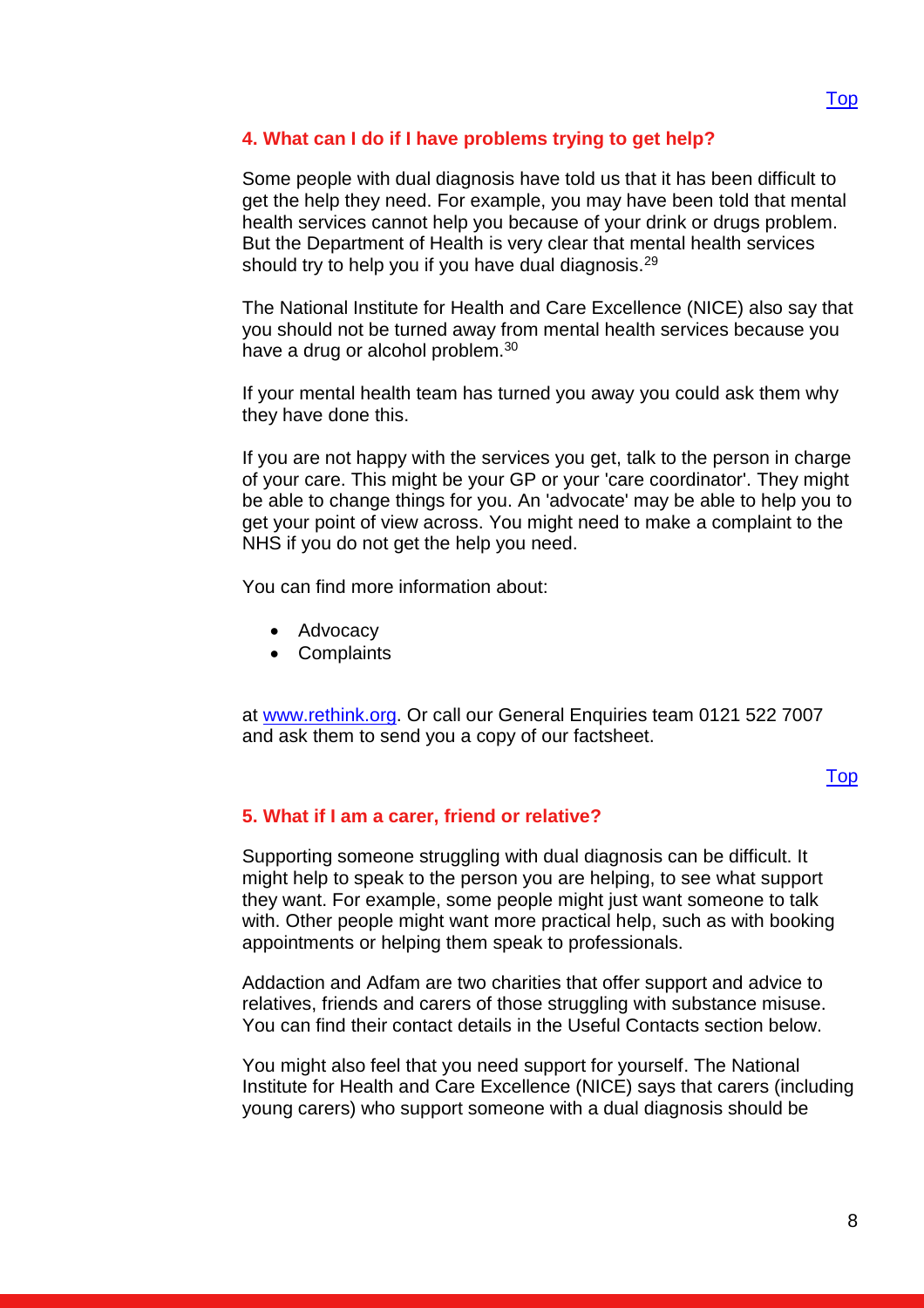offered a carer's assessment under the Care Act 2014.<sup>31</sup> You may be able to get practical support to help you with your caring responsibilities. 32

NICE also says that if you are caring for someone with a dual diagnosis you can: **33**,34

- be involved in their care planning, and
- work with services to help those services improve.

But this can only happen if the person who you care for wants you to be involved. Speak to the mental health team if you have ideas about what services should be available or how things could work better.

You can find more information about:

- Supporting someone with a mental illness
- Carers' assessments and support planning
- Confidentiality for carers, friends and relatives

at [www.rethink.org.](http://www.rethink.org/) Or call our General Enquiries team on 0121 522 7007 and ask them to send you a copy of our factsheet.

```
Top
```


#### **Addaction**

Addaction is a drug and alcohol treatment agency. Their services deal primarily with drug and alcohol problems including support for families.

**Telephone**: 020 7251 5860 (admin). **Address**: 67-69 Cowcross Street, London, EC1M 6PU **Website**: [www.addaction.org.uk](http://www.addaction.org.uk/)

#### **Adfam**

This is a national charity for families and friends of drug users. It offers confidential support and information.

**Telephone**: 020 3817 9410 (admin) **Address**: 2 nd Floor, 123 Cromer Street, London, WC1H 8BS **Email**: [admin@adfam.org.uk](mailto:admin@adfam.org.uk) **Website**: [www.adfam.org.uk](http://www.adfam.org.uk/)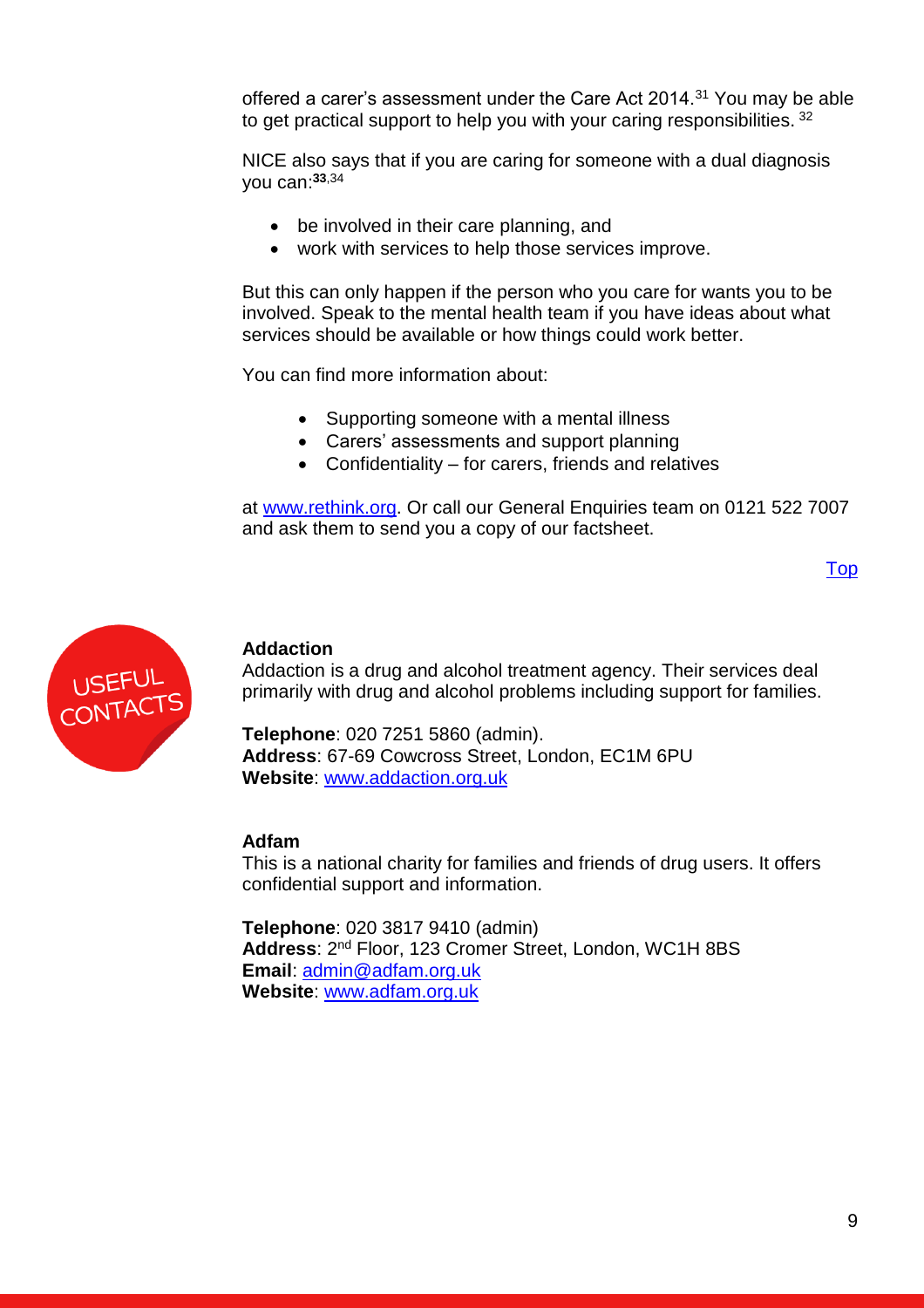#### **Al-Anon Family Groups**

This is a service for families and friends of alcoholics. Al-Anon family groups provide understanding, strength and hope to anyone whose life is, or has been, affected by someone else's drinking.

**Telephone**: 020 7403 0888 (helpline) Open 10am-10pm, 365 days a year **Address**: Al-Anon Family Groups, 57B Great Suffolk Street, London, SE1 0BB

**Email:** Online form here [http://www.al-anonuk.org.uk/node/5456](file://///Srv-fil05/YKS_NE_EM/EM/Advice%20&%20Information%20Service%20AIS4005/Shared/FACT%20SHEETS/Drugs%20Alcohol%20and%20Mental%20Health%20Factsheet/Review%20Folder/2018/www.al-anonuk.org.uk/node/5456) **Website**: [www.al-anonuk.org.uk](http://www.al-anonuk.org.uk/)

#### **Alcohol Concern**

Alcohol concern is the national organisation for alcohol misuse. It does not provide services but they do produce information on alcohol.

**Telephone**: 0203 907 8480 (admin) **Address**: 27 Swinton Street, London , WC1X 9NW **Email**: [contact@alcoholconcern.org.uk](mailto:contact@alcoholconcern.org.uk) **Website**: [www.alcoholconcern.org.uk](http://www.alcoholconcern.org.uk/)

#### **Alcoholics Anonymous (AA)**

AA provides an opportunity for people to get together to solve their problem with alcohol and help others to recover.

**Telephone**: 0800 9177 650 (helpline) **Address**: PO Box 1, 10 Toft Green, York, YO1 7NJ **Email**: [help@aamail.org](mailto:help@aamail.org) **Website**: [www.alcoholics-anonymous.org.uk](http://www.alcoholics-anonymous.org.uk/)

## **Cocaine Anonymous (CA)**

CA is a fellowship of men and women who use the 12 step, self-help programme to stop cocaine and all other mind-altering substances.

**Telephone**: 0800 612 0225 (helpline) Open 10am – 10pm every day. **Address**: CAUK, PO Box 1337, Enfield, EN1 9AS **Email**: [helpline@cauk.org.uk](mailto:helpline@cauk.org.uk) **Website**: [www.cauk.org.uk](http://www.cauk.org.uk/)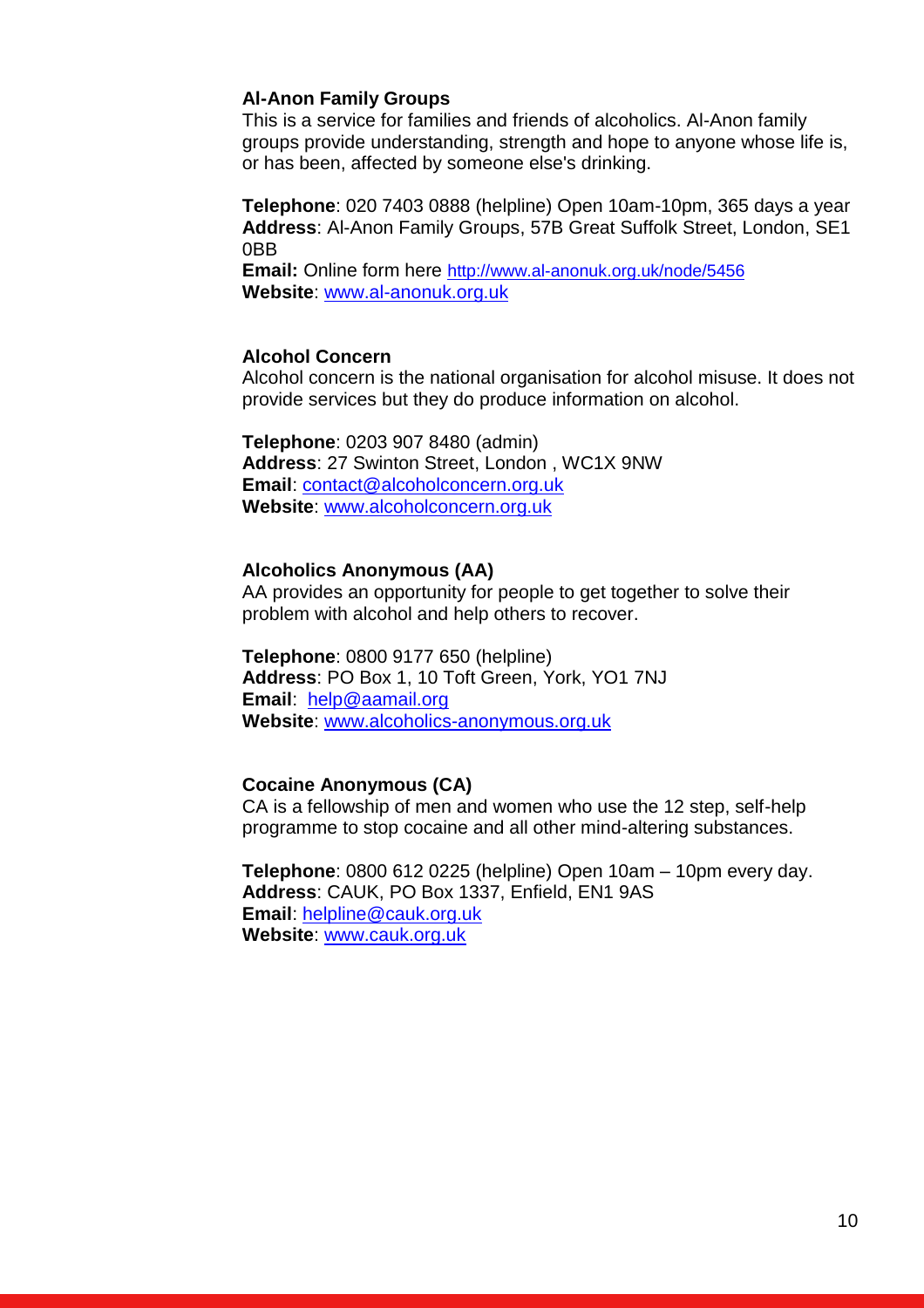#### **Narcotics Anonymous UK (NAUK)**

NA is a non-profit fellowship or society of men and women for whom drugs had become a major problem. They are recovering addicts who meet regularly to help each other stay clean. They have groups around the country.

**Helpline**: 0300 999 1212 (10am – Midnight) **Website**: [www.ukna.org/](http://ukna.org/)

#### **Drinkline**

This is the national alcohol helpline. They provide information and selfhelp materials for callers worried about their own drinking, and to support the family and friends of people who are drinking. They are confidential, you do not have to give your name and they can provide advice on where to get help.

**Telephone**: 0300 123 1110 (helpline) (weekdays 9am – 8pm, weekends  $11am - 4pm$ 

**Website:** [www.drinkaware.co.uk/alcohol-support-services/](https://www.drinkaware.co.uk/alcohol-support-services/)

#### **DrugWise**

DrugWise provides information and publications on a wide range of drug related topics.

**Website**: [www.drugwise.org.uk/](http://www.drugwise.org.uk/) 

## **Frank**

Frank provides information and advice on drugs to anyone concerned about drugs and solvent misuse, including people misusing drugs, their families, friends and carers.

**Telephone**: 0300 123 6600 (helpline) Open 24 hours a day. **Text:** 82111 **Email:** Online form here:<http://www.talktofrank.com/contact> **Webchat:** [www.talktofrank.com/contact-frank](http://www.talktofrank.com/contact-frank) Open 2pm-6pm every day. **Website**: [www.talktofrank.com](http://www.talktofrank.com/)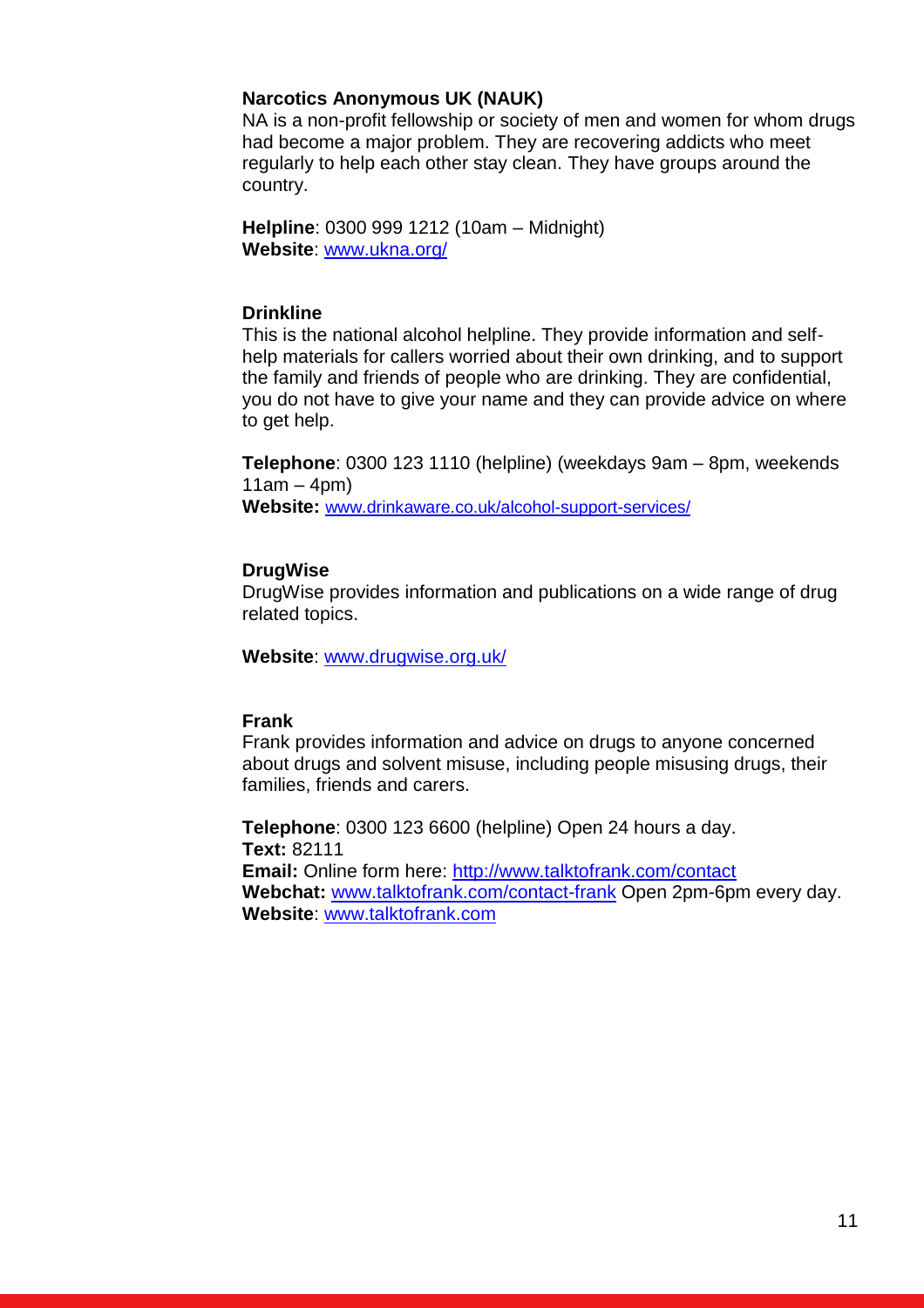## **Release**

They offer advice and information on drug problems. They have expertise in legal matters surrounding drugs.

**Telephone**: 020 7324 2989 (helpline) **Address:** Release, Fergusson House, 5 th Floor, 124-128 City Road, London, EC1V 2NJ. **Email**: [ask@release.org.uk](mailto:ask@release.org.uk) **Website**: [www.release.org.uk](http://www.release.org.uk/)

## **Turning Point**

 $\overline{a}$ 

This is an organisation that works with people affected by drug and alcohol misuse, mental health problems and learning disabilities.

**Telephone**: 020 7481 7600 (admin) **Address:** Standon House, 21 Mansell Street, London, E1 8AA **Email**: [info@turning-point.co.uk](mailto:info@turning-point.co.uk) **Website**: [www.turning-point.co.uk](http://www.turning-point.co.uk/)

Top



<sup>1</sup> NHS. *Psychosis.* [https://www.nhs.uk/conditions/psychosis/causes/.](https://www.nhs.uk/conditions/psychosis/causes/) (accessed  $10<sup>th</sup>$  January 2018).

<sup>2</sup> Onken, S.J., Dumont, J.M., Ridgway, P., Dornan, D.H., & Ralph, R.O. (2002, October). Mental Health Recovery: What Helps and What Hinders? A National Research Project for the Development of Recovery Facilitating System Performance Indicators. Phase One Research Report: A National Study of Consumer Perspectives on What Helps and Hinders Mental Health Recovery. National Association of State Mental Health Program Directors (NASMHPD) National Technical Assistance Center (NTAC), Alexandria, VA page 52.

<sup>3</sup> HM Government. *Preventing suicide in England: Third progress report of the cross-government outcomes strategy to save lives.* London: HM Government; 2017. Page 28, para 78.

[https://www.gov.uk/government/publications/suicide-prevention-third](https://www.gov.uk/government/publications/suicide-prevention-third-annual-report)[annual-report](https://www.gov.uk/government/publications/suicide-prevention-third-annual-report) (accessed 10th January 2018).

<sup>4</sup> Zammit S, Allebeck P, Anderasson S, Lundberg I, Lewis G. Self reported cannabis use as a risk factor for schizophrenia in Swedish conscripts of 1969: historical cohort study. *British Medical Journal* 2002; 23; 325(1199): 1195-1212.<http://www.bmj.com/content/325/7374/1199.long> (accessed 10th January 2018).

 $5$  As note 1.

<sup>6</sup> Home Office. *Drug Misuse: Findings from the 2015/16 Crime Survey for*  England and Wales. 2<sup>nd</sup> ed. London: Home Office; 2016. Page 3. [https://www.gov.uk/government/uploads/system/uploads/attachment\\_data/](https://www.gov.uk/government/uploads/system/uploads/attachment_data/file/564760/drug-misuse-1516.pdf) [file/564760/drug-misuse-1516.pdf](https://www.gov.uk/government/uploads/system/uploads/attachment_data/file/564760/drug-misuse-1516.pdf) (accessed 10th January 2018).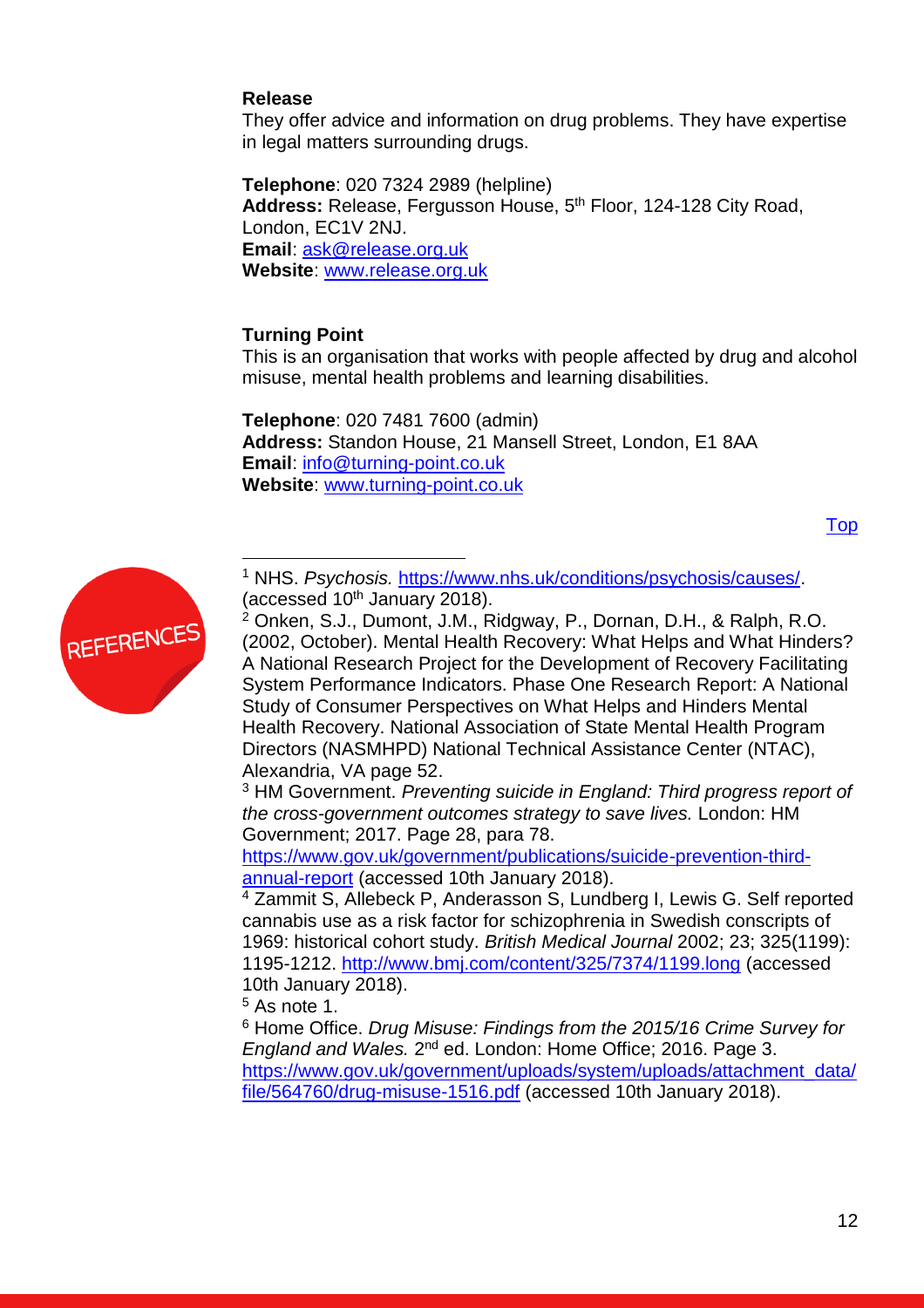$\overline{a}$ <sup>7</sup> Frank. *Cannabis.* 

<http://m.talktofrank.com/drug/cannabis?detail=effects> (accessed 10<sup>th</sup> January 2018).

<sup>8</sup> World Health Organisation. *International Statistical Classification of Diseases and Related Health Problems 10th Revision.* Para F12. <http://apps.who.int/classifications/icd10/browse/2016/en#/F12.0> (accessed 10th January 2018).

<sup>9</sup> Di Forti M, Morgan C, Dazzan P, Pariante C, Mondelli V, Marques T R, Handley R, Luzi S, Russo M, Paparelli A, Butt A, Stilo S A, Wiffen B, Powell J, Murray R M. High-potency cannabis and the risk of psychosis. *The British Journal of Psychiatry* 2009; 195(6): 488-491.

<http://bjp.rcpsych.org/content/195/6/488.long> (accessed 10th January 2018).

<sup>10</sup> Public Health England. *Better care for people with co-occurring mental health and alcohol/drug use conditions.* London: Public Health England; 2017. Page 8.

[https://www.gov.uk/government/publications/people-with-co-occurring](https://www.gov.uk/government/publications/people-with-co-occurring-conditions-commission-and-provide-services)[conditions-commission-and-provide-services](https://www.gov.uk/government/publications/people-with-co-occurring-conditions-commission-and-provide-services) (accessed 10th January 2018).

<sup>11</sup> Drinkaware. *Alcohol and mental health.* 

[https://www.drinkaware.co.uk/alcohol-facts/health-effects-of](https://www.drinkaware.co.uk/alcohol-facts/health-effects-of-alcohol/mental-health/alcohol-and-mental-health/)[alcohol/mental-health/alcohol-and-mental-health/](https://www.drinkaware.co.uk/alcohol-facts/health-effects-of-alcohol/mental-health/alcohol-and-mental-health/) (accessed 13 February 2018).

 $12$  As note 11.

<sup>13</sup> Frank. *New Psychoactive Substances*.

<http://www.talktofrank.com/drug/new-psychoactive-substances> (accessed 10th January 2018).

<sup>14</sup> s4-11, Psychoactive Substances Act 2016 c2.

<sup>15</sup> Frank. *GHB.* <http://www.talktofrank.com/drug/ghb> (accessed 13 February 2018).

<sup>16</sup> Frank. *Methamphetamine.* 

<http://www.talktofrank.com/drug/methamphetamine> (accessed 10th January 2018).

<sup>17</sup> Frank. *Tranquilisers.* <http://www.talktofrank.com/drug/tranquillisers> (accessed 10th January 2018).

<sup>18</sup> Norfolk and Suffolk NHS Foundation Trust. *Benzodiazepines.*  [www.choiceandmedication.org/nsft/class/1/](http://www.choiceandmedication.org/nsft/class/1/) (accessed 10<sup>th</sup> January 2018).

<sup>19</sup> Frank. *Cocaine.* <http://www.talktofrank.com/drug/cocaine> (accessed 10th January 2018).

<sup>20</sup> Frank. *Ecstasy*.<http://www.talktofrank.com/drug/ecstasy> (accessed 10th January 2018).

<sup>21</sup> Frank. *Heroin.* <http://www.talktofrank.com/drug/heroin> (accessed 10th January 2018).

<sup>22</sup> Frank. *LSD.* [www.talktofrank.com/LSD](http://www.talktofrank.com/LSD) (accessed 10th January 2018).

<sup>23</sup> National Institute for Health and Care Excellence. 2016. *Coexisting severe mental illness and substance misuse: community health and social care services.* NICE Guideline NG58. London: National Institute for Health and Care Excellence; 2016. Paragraph 1.2.1 and 1.3.1. <sup>24</sup> Department of Health. *Refocusing the Care Programme Approach: Policy and Positive Practice Guidance.* London: 2008.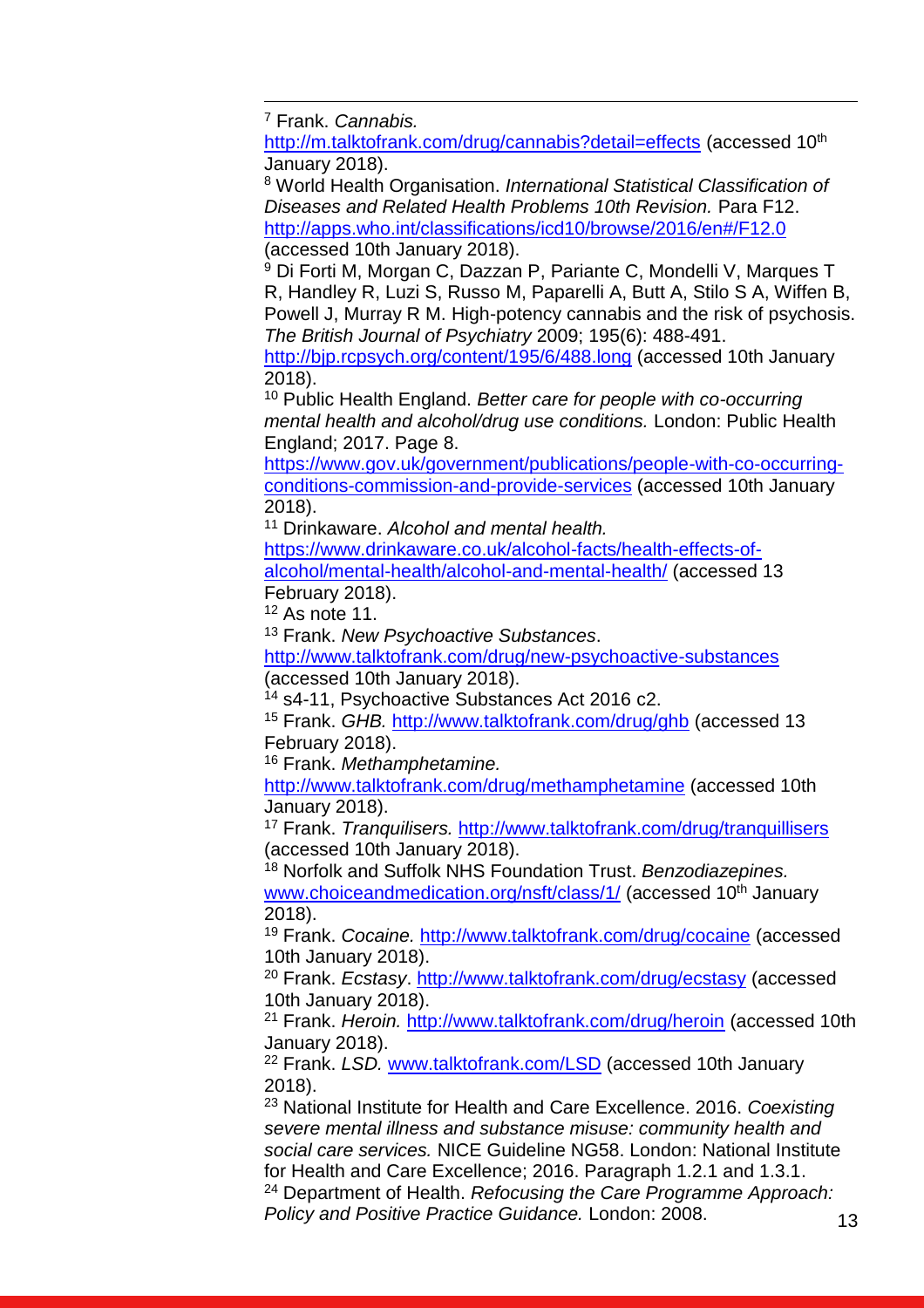As note 23, at paragraph 1.2.2 and 1.3.1-1.3.8. As note 23, at paragraph 1.2.3 and 1.3.1 to 1.3.8. As note 23, at paragraph 1.2.4. As note 23, at paragraph 1.2.6. As note 24. As note 23, at paragraph 1.2.1. As note 23, at paragraph 1.2.7. <sup>32</sup> As note 23, at paragraph 1.2.8.

As note 23, at paragraph 1.2.4.

 $\overline{a}$ 

<sup>34</sup> As note 23, at paragraph 1.5.2.